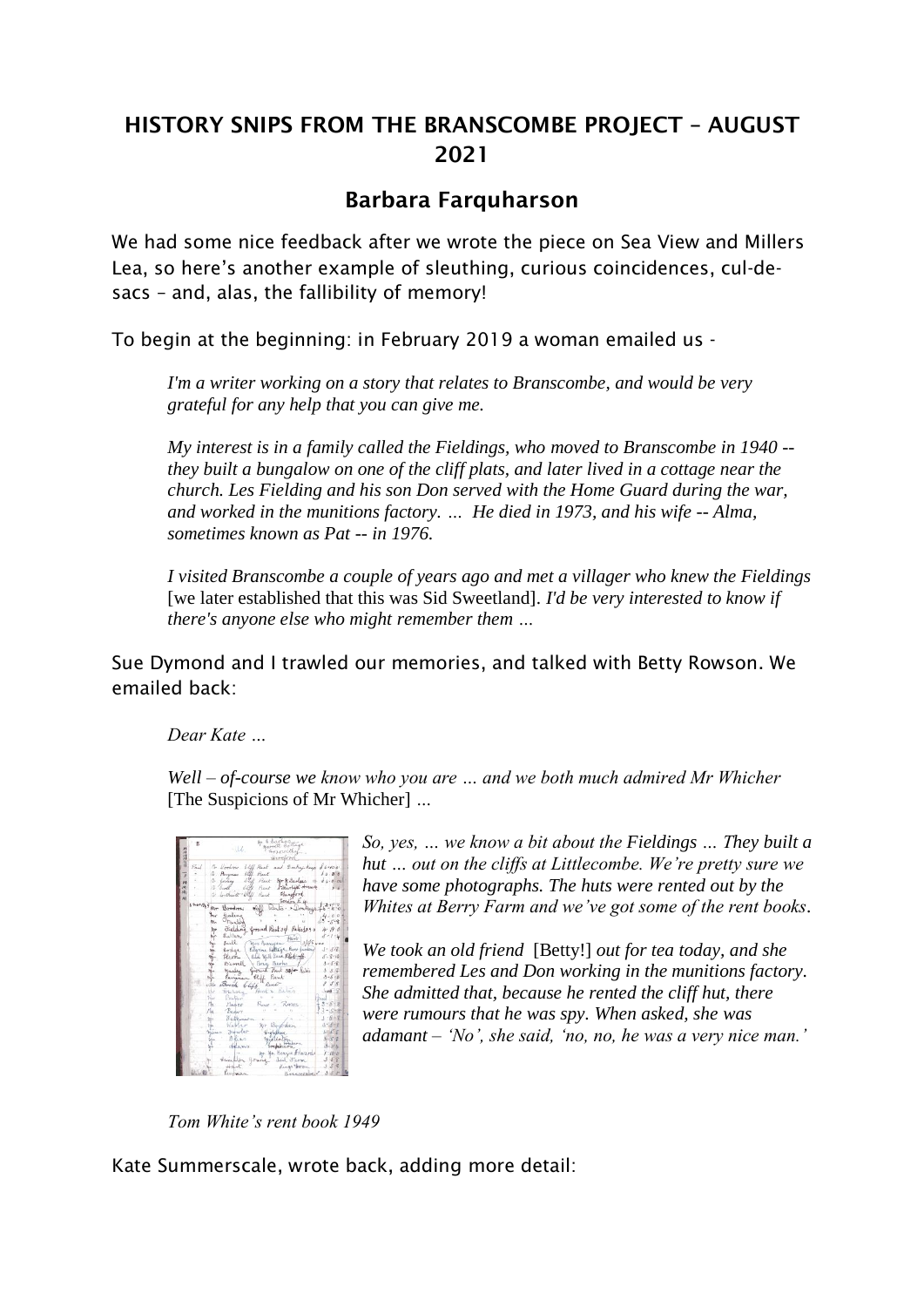*Les and Don joined the Home Guard. Les took charge of the nightly patrol along the clifftop and of the machine-gun emplacement above the beach, while Alma volunteered as a nurse with the St John Ambulance brigade, tending convalescent soldiers in Sidmouth.*

Sue then remembered that when she was researching *Branscombe at War* she found a list of the Branscombe home-guard which included Les at the Devon Heritage Centre.

She also remembered Alan Gosling (Cliffy Gosling's son) telling her about building the huts out on the cliffs:

*Those huts they've been out there since before the war you know ... We used to get paid 6d to carry them* (the chalet sections) *down from the top of the cliffs. We'd put a ladder down and then put a rope on and slide them down.*

Alan's sister Peggy – married to Sid Sweetland – also remembered

*Father* [Cliffy Gosling] *let [Les Fielding] built the hut there. I think it was part of New Plat. But there was always a hedge between …*

Sue had been lent some photographs and papers by Mr Reid who took over the Fieldings' hut in the '60s. There was a plan of the hut drawn by Les Fielding, a couple of photos showing how they camouflaged the roof to foil enemy bombers, a letter from 'Squire' Clem Ford suggesting it would be better if Les *didn't* apply for planning permission, and a list of arms and ammunition that Les had dumped over the cliff at the end of the war.



GUNS THOUN OVER CLIPS FROM FRONT GARAGEN APTER FIVE THE LIAR - SURPLUS 70 REQUIREMENTS 1 BIRD GUN BOLT ACCHON 2 AMÉRICAN CARBINE 1 4 10 SHOTGUN - BOLT ACTION  $622RFE$ 

5 12 BORÉ SHOTGUN.

*List of arms & ammunition thrown over the cliff at the end of the war*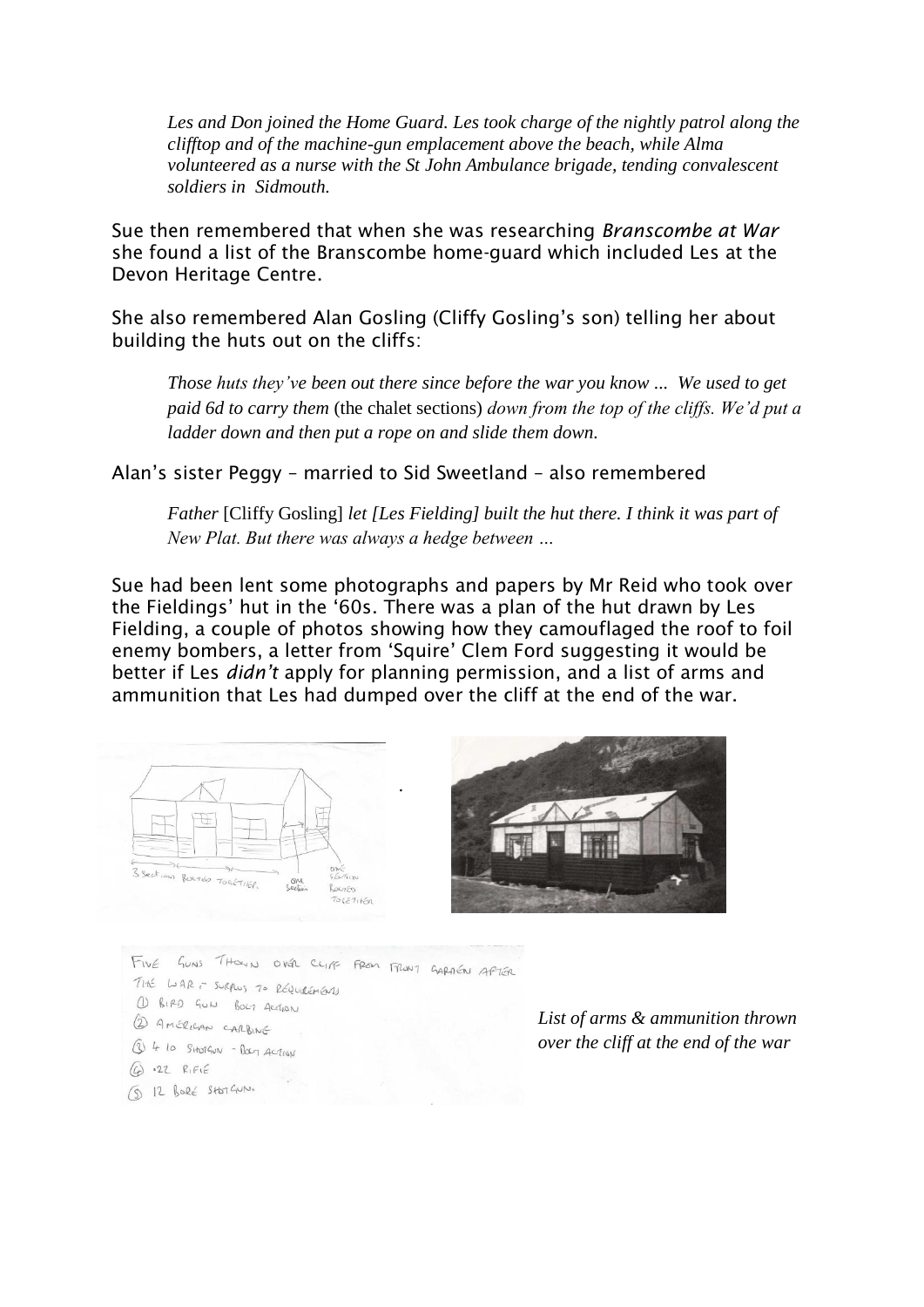

### *Clem Ford's letter suggesting that Les Fielding should not apply for planning permission*

Sue and I invited Kate Summerscale to tea and when we'd settled down she told us the story of Alma Fielding. She was born in 1903. By the early '30s she was living with her husband Les and son Don in a modest terrace-house in Croydon. Over the years she'd experienced several mental and physical traumas and had begun to have psychic experiences. Then, in 1938, a poltergeist 'materialised' in the house - things flew off walls and shelves and out of cupboards. She reported what was happening to the *Sunday Pictorial.* 

Kate pointed out that during, and even before, the First World War, huge numbers of people from all classes had lost lovers, sons, husbands, and friends. Often they turned to spiritualism in an attempt to make contact beyond the grave. Of course, there were 'spiritual' charlatans and a great deal of fakery, and Societies were set up to record and 'test' the evidence. Nandor Fodar, a refugee from Hungary, was a member of the International Institute of Psychical Research, and when Alma reported her poltergeist, he got in touch. He took her seriously, he *wanted* her to be the real thing. He put her through different tests and each time she passed – or, at least, she didn't fail. But the pressure was on and she became more and more stressed. Finally, at a significant 'scientific' meeting in 1938, in front of a room full of doubters and believers, she was body-searched and x-rayed. Two small objects were found secreted in her corset.

Alma was utterly humiliated; Fodor was devastated. He still didn't entirely doubt her – although she had resorted to fakery, some of the things that happened to her might still be genuine. Kate Summerscale, in telling Alma's story, keeps her powder dry. After all – as Shakespeare said - or got Hamlet to say - *'There are more things in heaven and earth, Horatio, than are dreamt of in your philosophy'.* 

Alma had a nervous break-down and in 1939/40 she and her family packed their bags and came to live in Branscombe.

After talking with us, Kate went up to Berry Barton and Mark White took her out on the cliff and showed her the hut. She talked with Jean Brimson; she found the Fieldings' gravestone in the churchyard.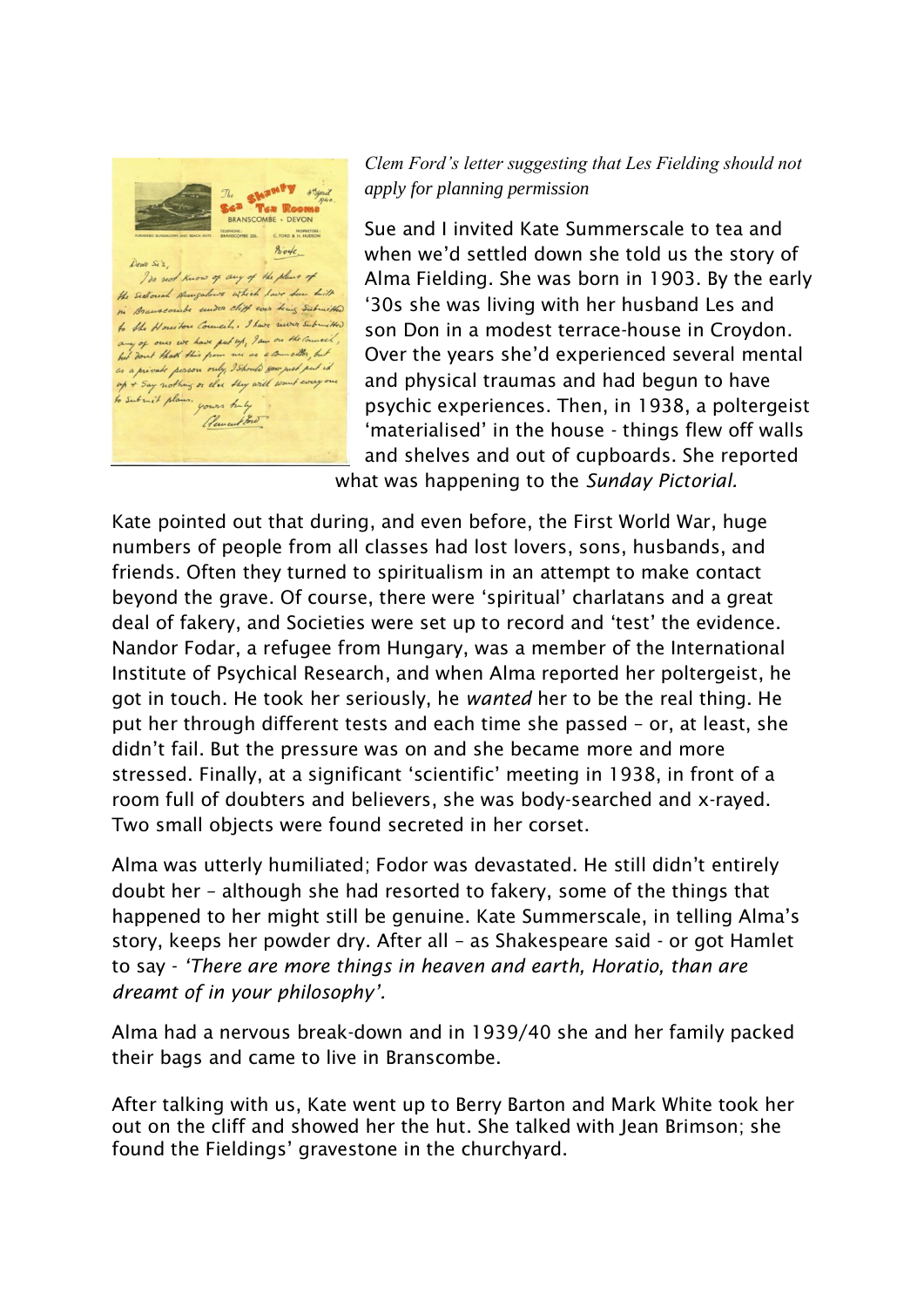Sue and I pressed on, trying to find out more about what happened after the Fieldings arrived. We found that, despite her traumatic experiences in London, Alma occasionally held séances. Alan Gosling told Sue he'd gone to one and *there was jingling and spirit voices, and he felt a great heaviness in his legs and upon his shoulders*. Someone else said that the table thumped excitedly and knives and forks leapt in the air. On another occasion pennies rained down from the ceiling. But Alan was in two minds about it, he said that there was an occasion when a bell fell out of her sleeve, and it had a Woolworth's tag on it! He said that there were rumours that the séances were being held to scare people away from the cliffs, and there was talk of a spy but he wouldn't say any more.

Betty Rowson (as was her wont) was sceptical. She corroborated Alan's story. Alma? She was a funny person, used to hold séances, but, Betty said,*'She*  was a fake. See, one time, a bell fell out of her sleeve. Even had a price tag *on it!'*

And there we left it. Kate found out that they'd moved to Church Row in the 'sixties, and had both died in the 'seventies. Some of what we'd told her appeared in her book '*The Haunting of Alma Fielding'* (Bloomsbury Circus) published to much acclaim in 2020.

There was one question that Kate hadn't ask – why had Alma and her family chosen to move to Branscombe – which was, after all, a long way from London and not at all well known before the Second World War.

\*\*\*\*\*\*

Kate said that they'd come on a camping holiday the year before they moved; Betty thought that Alma might have been related to the Smiths at Hole Mill, but she wasn't sure.

In February of this year, after the book was published, Sue received an email from someone called Graham Dudley. He said that he was related to Charlie and Ivy Smith and wanted to find out more about them.

Emails went back and forth, and he and Sue began to piece things together. Ivy's maiden name was Oliver, she and her brother Gilbert had bought Hole Mill some time before the outbreak of the Second World War. Ivy and her husband Charlie, and presumably Gilbert, tried to run it as a B&B but didn't have much success. Apparently Charlie was a gambling man and in the end they'd had to sell the Mill and they and Gilbert moved to 1 Tithe Barn Cottages.

A bit later, Graham Dudley provided a small but significant bit of information: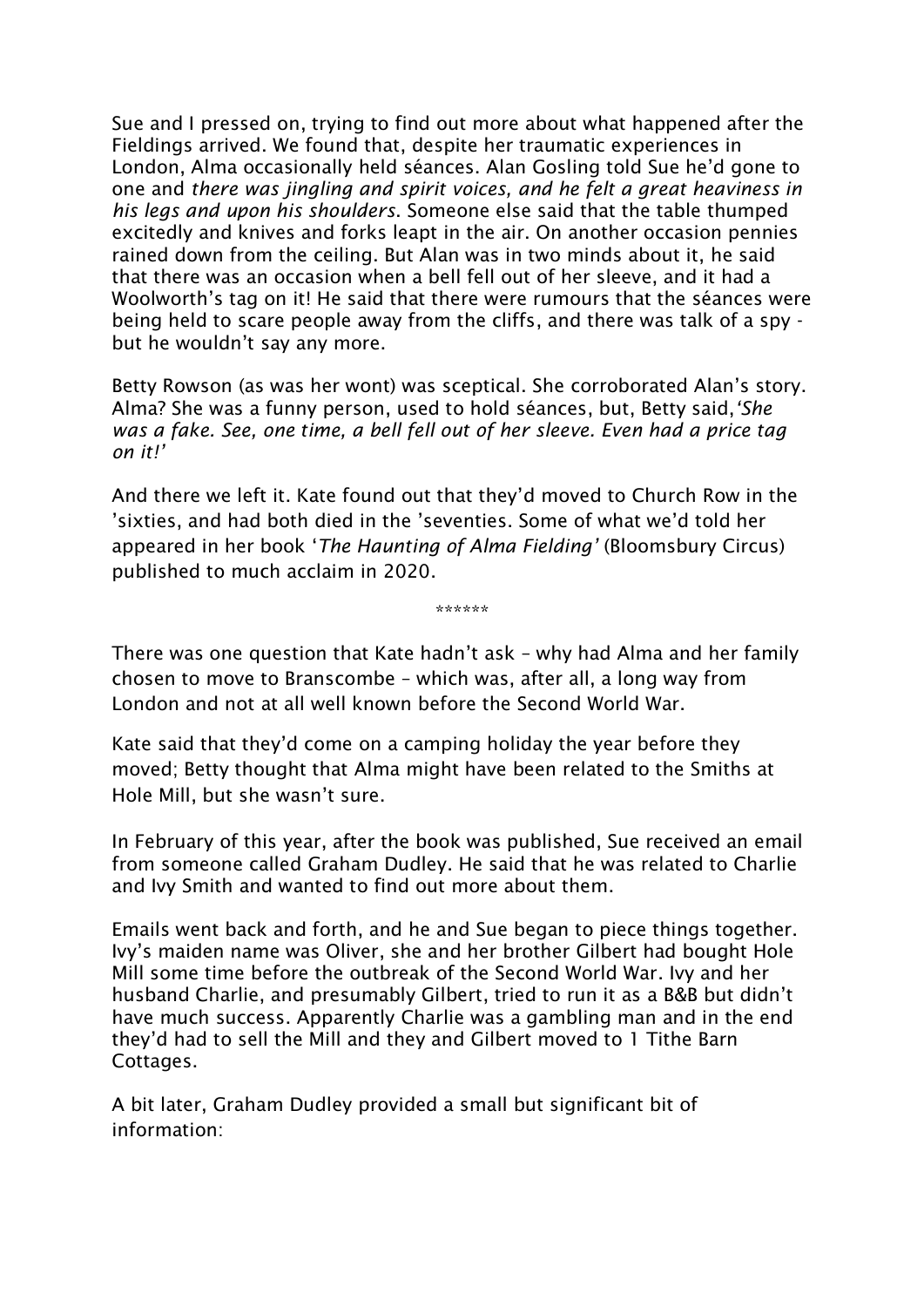[The Smiths] *originally came from Croydon* [which, of course, was where Alma and Les lived …]

#### And later again, he added:

*I have just spoken to my mother, who confirms that my relatives (the Smiths/Olivers) were, indeed, very much interested in spiritualism. Her memory is somewhat vague, although she says she remembers visiting Charlie and Ivy in Croydon, where she went into a small room, and strange things were happening: objects moving etc. and that there was a medium or spiritualist there – that must have been Mrs. Fielding.* 

#### He then made an important discovery:

*Alma Fielding was Charlie Smith's sister* [!]

Meanwhile, Sue, looking through our oral history accounts seemed to find that Tom and Dolly Oliver had also arrived in the village sometime before the war. They lived at Hooknell, now a ruin, and Tom was by turn a market gardener, builder, and bus conductor. Later they moved to Beckham. It's not clear which couple arrived first – the Olivers at Hooknell or the Smiths and Gilbert Oliver at Hole Mill. Nor do we know whether Tom and Dolly were interested in spiritualism - but it seems possible.

It seems to fall into place. Alma is Charlie Smith's younger sister. Charlie is married to Ivy neé Oliver. Charlie and Ivy are interested in spiritualism. The Olivers and Smiths live in Branscombe and so, when Alma, Les and Don want to get away from London, they join their relatives. Les rents a plot out on the cliff and he and his son Don put up a chalet.

\*\*\*\*

#### *An important postscript:*

My memory is pretty bad these days - I put it down to age, and other things besides – but whilst writing this piece I suddenly remembered that, late last year, Kate Summerscale had, at our instigation, written a piece for the Parish Mag! I apologise – no doubt some of you will remember Kate's piece. It ended on a happy-ever-after note:

*Les described the years after the war as the happiest of his life. He and Alma lived simply on their plat. They used a hand pump to draw water from a spring, planted peach and apple trees on the rich green turf in front of the bungalow, and a vine at the entrance. For fuel, Les bought Calor gas cylinders in the village and carted them through the cliff paths in a wheelbarrow purchased with John Player's cigarette coupons.*

In her book, Kate added a few more details: